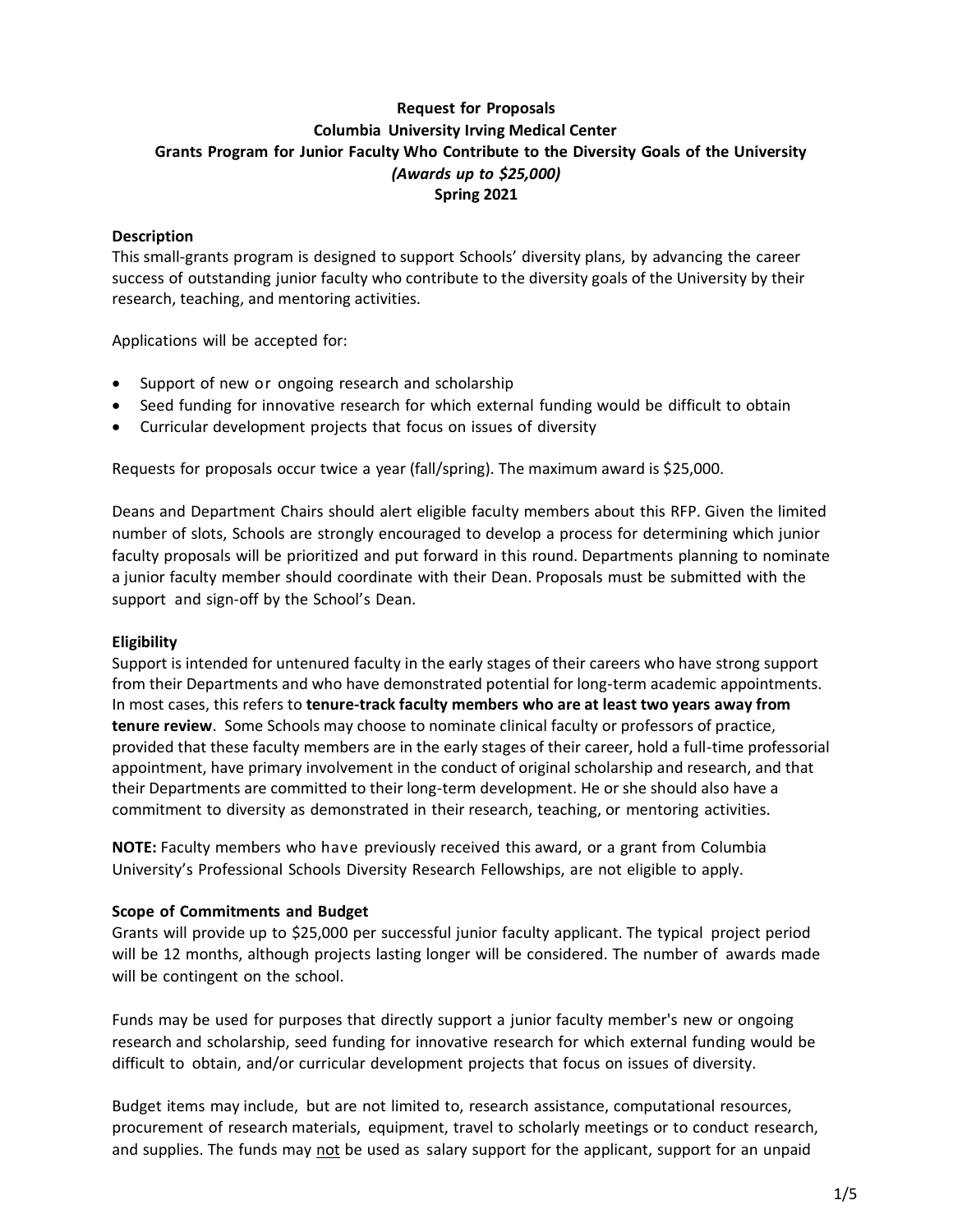leave of absence, summer salary, or housing supplement. CUIMC funds should not be assessed administrative fees.

# **Application Requirements**

The application package must include:

- $\Box$  Completed cover page with all the necessary signatures
- $\Box$  Letter of support from the Dean (and Department Chair, if applicable) that includes the following. Please denote each section with a separate header.
	- **Qualifications, accomplishments, future promise** of the candidate
	- School's/Department's **long-term commitment** to the applicant
	- $\Box$  How the proposed project will **further the career goals** of the applicant (e.g. progress toward tenure or promotion or generating additional funding from other sources)
	- How the applicant **contributes to the diversity mission** of the University/School/Department
	- **Mentoring and support** efforts the School/Department is undertaking to advance the applicant's professional career development
	- The applicant's **commitment to diversity** as demonstrated in their research, teaching, or mentoring activities
- Applicant's proposal (**not to exceed 3 pages**), describing:
	- $\Box$  Planned project and anticipated outcomes
	- $\Box$  How the project will further the career goals of the applicant
		- *NOTE: The proposal should be written in such a way that it is understandable to an interdisciplinary review panel*
- $\Box$  Budget and budget narrative, to include explanation of why central funds, as opposed to School, Departmental, or external funds, are needed for the planned activity
- $\Box$  Applicant's curriculum vitae

**NOTE**: The entire application must be submitted as one PDF file, in the order of the application requirements noted above.

# **Review Process and Selection Criteria**

Committees appointed by each health sciences school will review the applications and will make recommendations to the Dean of their school. Attention will be given to supporting applicants from Schools where the need to enhance diversity is most acute. Proposals will be judged according to the following criteria:

- Scholarly excellence of the applicant
- Quality of the proposed project
- Potential for this award to have a notable impact on a candidate's career success Scholarly excellence of the applicant
- Potential for the proposed work to contribute to the diversity mission of the University, by advancing the career success of a faculty member in a department where the composition of the faculty is not reflective of the composition of the national pool of qualified applicants
- Mentoring and support efforts the School/Department is undertaking to advance the professional career development of the applicant

# **Reporting Requirements for Awardees**

A final report should be submitted to the Dean of the Faculties of Health Sciences and Medicine 12 months after the award is made. The report should include a summary of accomplishments (activities and outcomes); final budget report summarizing how funds were expended; and additional supporting materials (for example, publications, reports or conference presentations). Further details on reporting requirements will be provided at the time awards are made. Acceptance of the award indicates a willingness to be listed on our websites and in other Columbia University publications. Departments and Schools are asked to inform the Office of the SVP of Faculty Affairs and Career Development of newsworthy announcements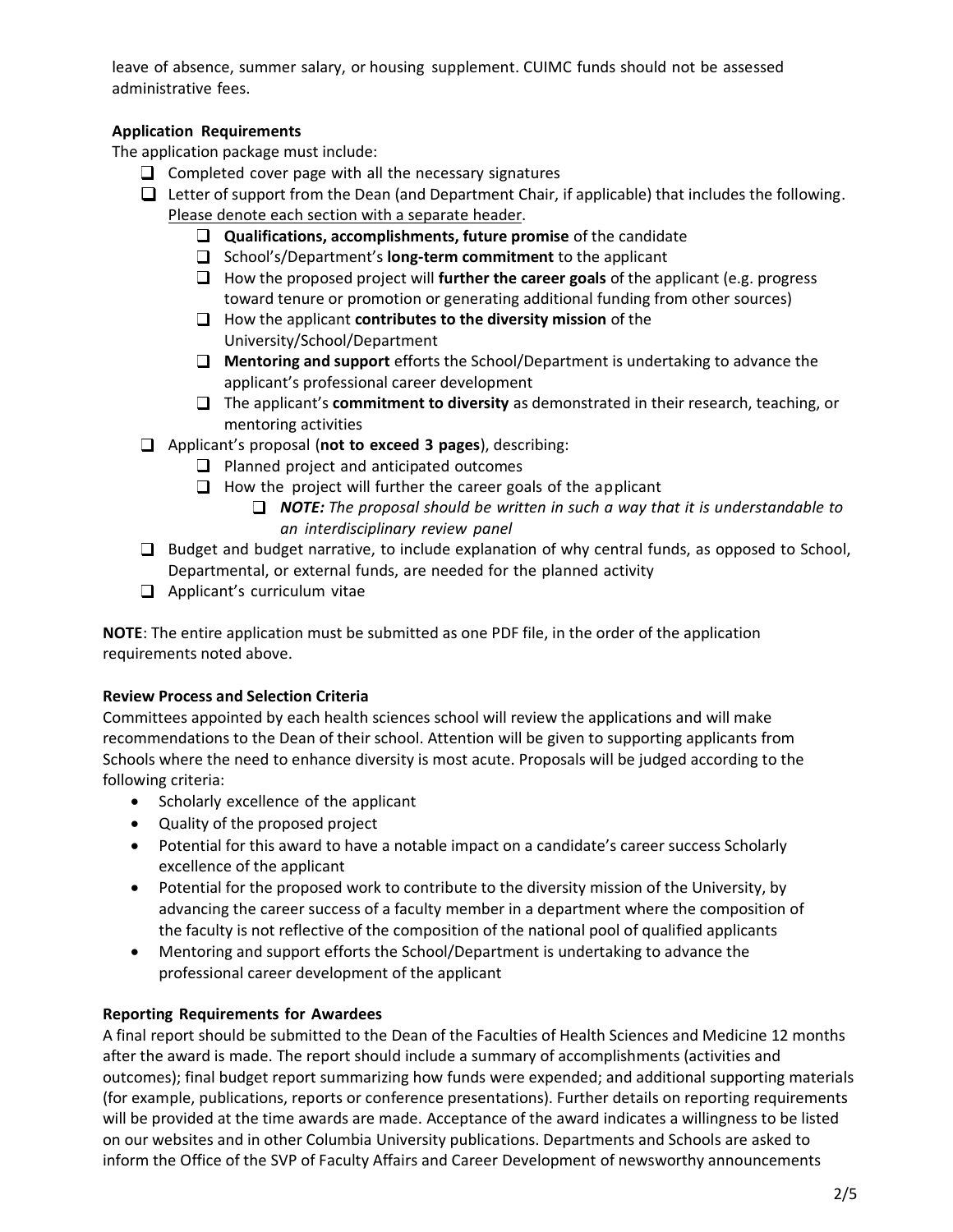related to work supported by the Grants Program for Junior Faculty.

## **Submission**

Please submit the complete application with the subject line *"Application for Grants Program for Junior Faculty"* to Anne Taylor [\(ataylor@columbia.edu\)](mailto:ataylor@columbia.edu) and Mandy Lin [\(ml4499@cumc.columbia.edu\)](mailto:ml4499@cumc.columbia.edu) **no later than Wednesday, February 17, 2021**. If you have any questions during the submission period, please contact Mandy at [ml4499@cumc.columbia.edu.](mailto:ml4499@cumc.columbia.edu)

## **Contacts**

Anne L. Taylor, MD John Lindenbaum Professor of Medicine/Cardiology at CUMC SrVP for Faculty Affairs and Career Development at CUMC Vice Dean for Academic Affairs [ataylor@columbia.edu](file:///C:/Users/cl2779/AppData/Local/Microsoft/Windows/Temporary%20Internet%20Files/Content.Outlook/NY31770Q/ataylor@columbia.edu) 212-305-4993

Mandy Lin, MPH Manager of Operations [ml4499@cumc.columbia.edu](mailto:ml4499@cumc.columbia.edu) 212-342-0251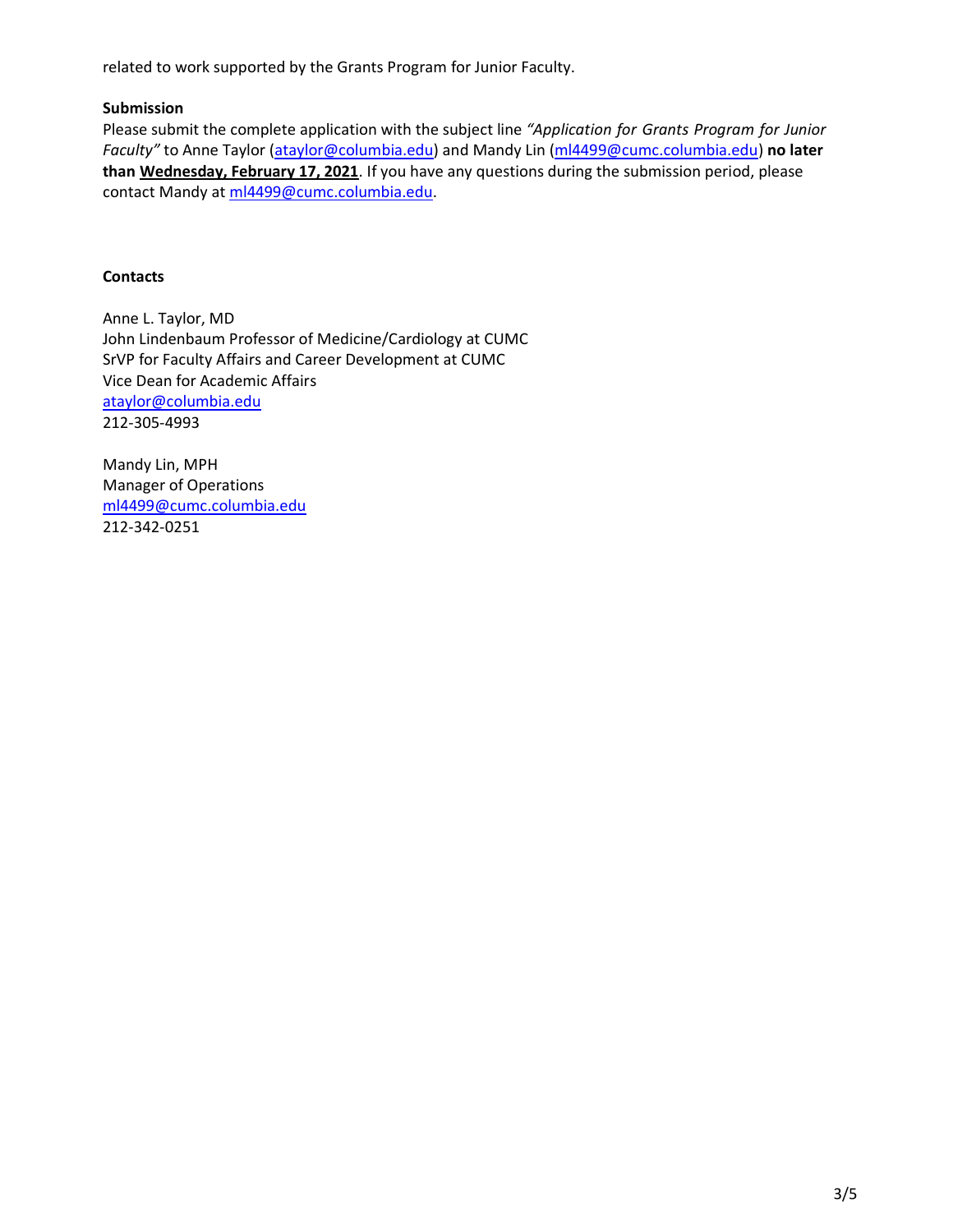### **Columbia University Irving Medical Center**

### **Grants Program for Junior Faculty Who Contribute to the Diversity Goals of the University**

#### **Proposal Cover Page**

#### **ApplyingAcademicUnit**

School: Department/Division (if applicable): Contact Name: Contact Title: Email: Phone:

#### **Applicant**

| Name:                   |  |
|-------------------------|--|
| Title:                  |  |
| Department/Division (if |  |
| applicable):            |  |
| Email:                  |  |
| Phone:                  |  |

## **Anticipated Tenure Review Date (Month / Year):**

#### **Proposed Project**

Title: TotalAmount of Funds Requested:

#### **Application Checklist**

*NOTE:* The entire application must be submitted as **one** PDF file, in the order noted below.

- Cover page with all the necessary signatures
- Letter of support from the Department Chair or Center/Institute Director that includes the

following **(each section denoted with a separate header)**:

- o the **qualifications, accomplishments, and future** promise ofthe applicant
- o the School's/Department's**long-term commitment**tothe applicant
- o how the proposed project will **further the career goals** of the applicant
- o howthe applicant **contributesto the diversity mission** ofthe
- University/School/Department
- o the **mentoring and support** effortsthe hiring unit is undertaking to advance the professional career development ofthe applicant
- o the applicant's **commitmentto diversity** as demonstrated in theirresearch,teaching, or mentoring activities

Applicant's proposal (*NOTE:* The proposalshould be written in such a way that it is

- understandable to an interdisciplinaryreviewpanel)
- Budget and budget narrative

Applicant'scurriculumvitae

| NAME/DEAN                               | SIGNATURE | <b>DATE</b> |  |
|-----------------------------------------|-----------|-------------|--|
| NAME/DEPARTMENTCHAIR<br>(if applicable) | SIGNATURE | <b>DATE</b> |  |